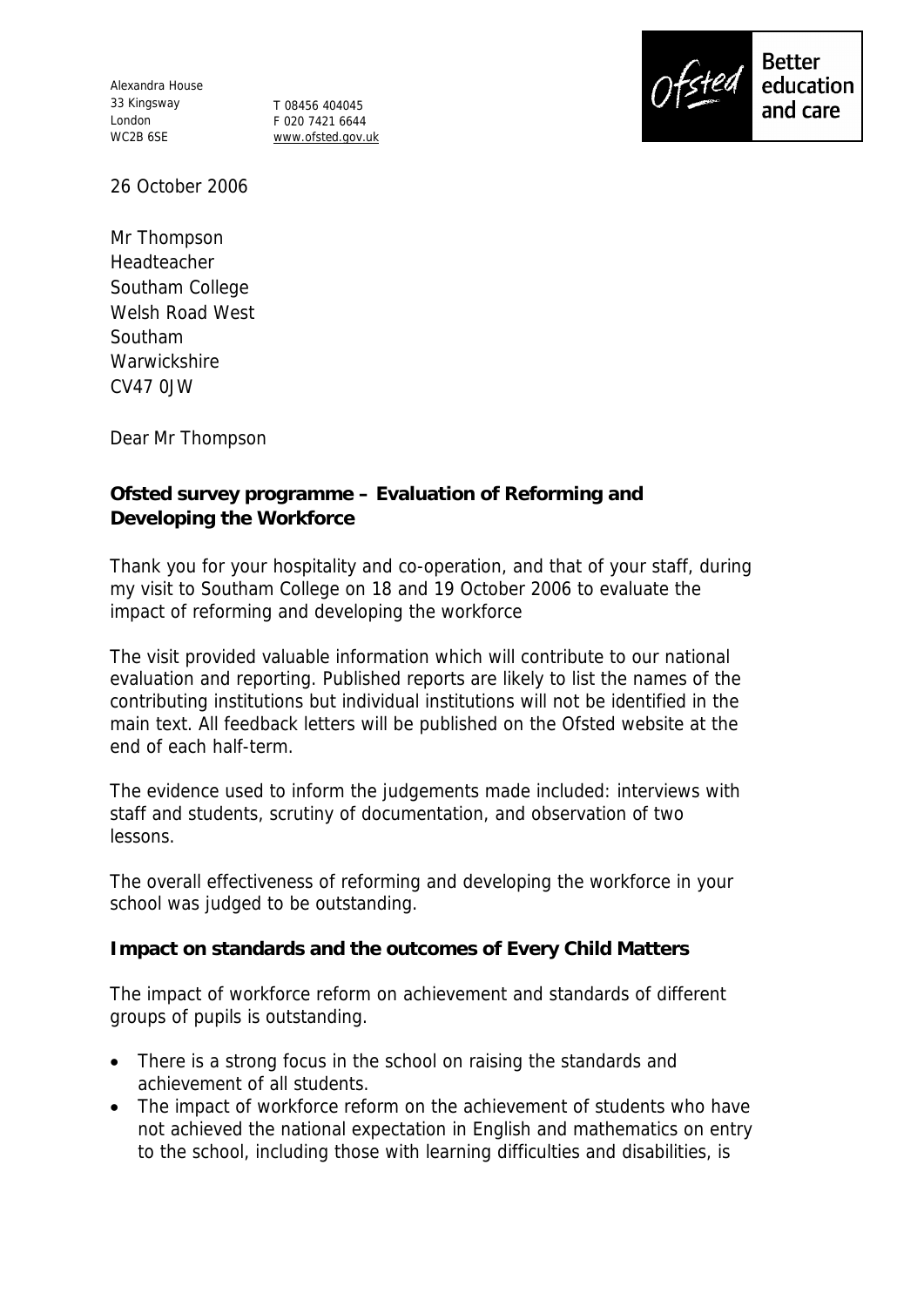outstanding. These students make rapid progress and gain a strong sense of achievement in English and mathematics because lessons are very well matched to their needs and successfully build both confidence and skills.

- Students interviewed during the visit feel safe, secure and happy at the school. They value the sporting activities available to them and are aware of the importance of a healthy diet, although workforce reform has not yet made an impact on this aspect of the school's provision. Attendance is good and has been aided by the appointment of an attendance coordinator.
- The behaviour observed during the visit was very good. In both lessons observed teachers demonstrated very effective classroom management skills and there was very good rapport between the students, teachers and teaching assistants.

**Impact on the quality of teaching and learning** 

The impact of the strategy on the quality of teaching and learning is outstanding.

- The very strong partnership between teachers and teaching assistants has a positive impact on the quality of teaching and learning. In one of the lessons observed group work, supported by two teaching assistants, enabled students to make progress which would not otherwise have been possible. In the second, the presence of the teaching assistant enabled all students to meet the teachers' high expectations.
- Teaching assistants are deployed very effectively. They assist with the planning and teaching of lessons, assessment and target setting, and at consultation meetings with parents. Their involvement in these activities, and the good match between their skills and students' needs, contribute to the high quality of teaching and learning and the very good support the school provides for lower achieving students.
- The arrangement for teaching assistants to provide cover during teachers' absence is working well. This is reducing the disruption to learning and improving the continuity between lessons.

**Impact on the quality of curriculum**

The impact of the strategy on specific areas of the curriculum is outstanding.

• The school has successfully modified the curriculum to meet the needs of those students who have not reached Level 4 in English and/or mathematics. Much thought and attention has been given to the organisation and planning of the Additional English and mathematics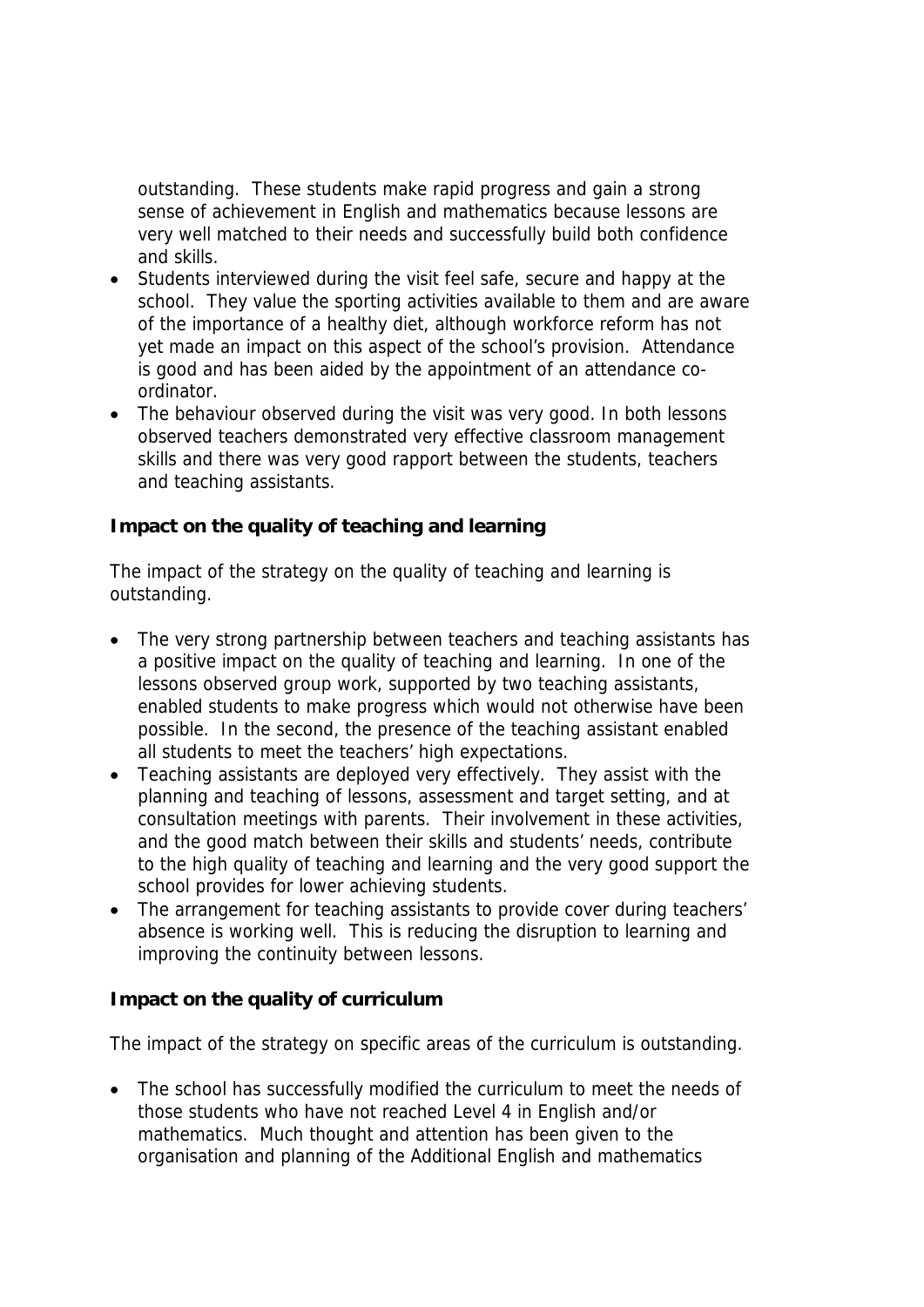lessons and to the contribution of teaching assistants to these. All staff involved are highly committed to raising standards and the high quality of their work is resulting in very good provision for the students involved.

 The school has thoroughly evaluated the impact of the Additional English and mathematics programmes and used the outcomes to reshape and improve the provision. The success of the programmes is due in large part to the very strong commitment of those involved, including the coordinator for continuous professional development (CPD) and the head of mathematics, and the drive and determination of the head of the Learning Support Department.

**Leadership and management of reforming and developing the workforce**

Leadership and management of the strategy are outstanding.

- Senior leaders have a very good understanding of and commitment to the principles of workforce reform and development. They recognise the potential of an increasingly diverse workforce and give much attention to the recruitment and professional development of all staff.
- There are very clear line management arrangements for all staff. For instance, the head of the Learning Support Department, who is also a member of the college leadership team, has line management for the large team of teaching assistants and fulfils this responsibility very effectively.
- The staffing structure for teaching assistants is well designed to provide very good career development opportunities and progression in both responsibilities and pay.

**Impact on training and managing a reformed workforce**

- There is a strong commitment to develop an inclusive school and this is reflected in the common systems which exist for teaching staff and members of the wider workforce. For instance, there is a common approach to performance management with the annual reviews being informed by rigorous self-assessment based upon national standards.
- Similarly, the approach to training and development is inclusive of all staff. The CPD team has a prominent role in the school and draws upon the outcomes of performance management in shaping the school's training programme. Teaching assistants are given good support for the development of their expertise, including opportunities for degree level study and attendance on courses leading to national qualifications.